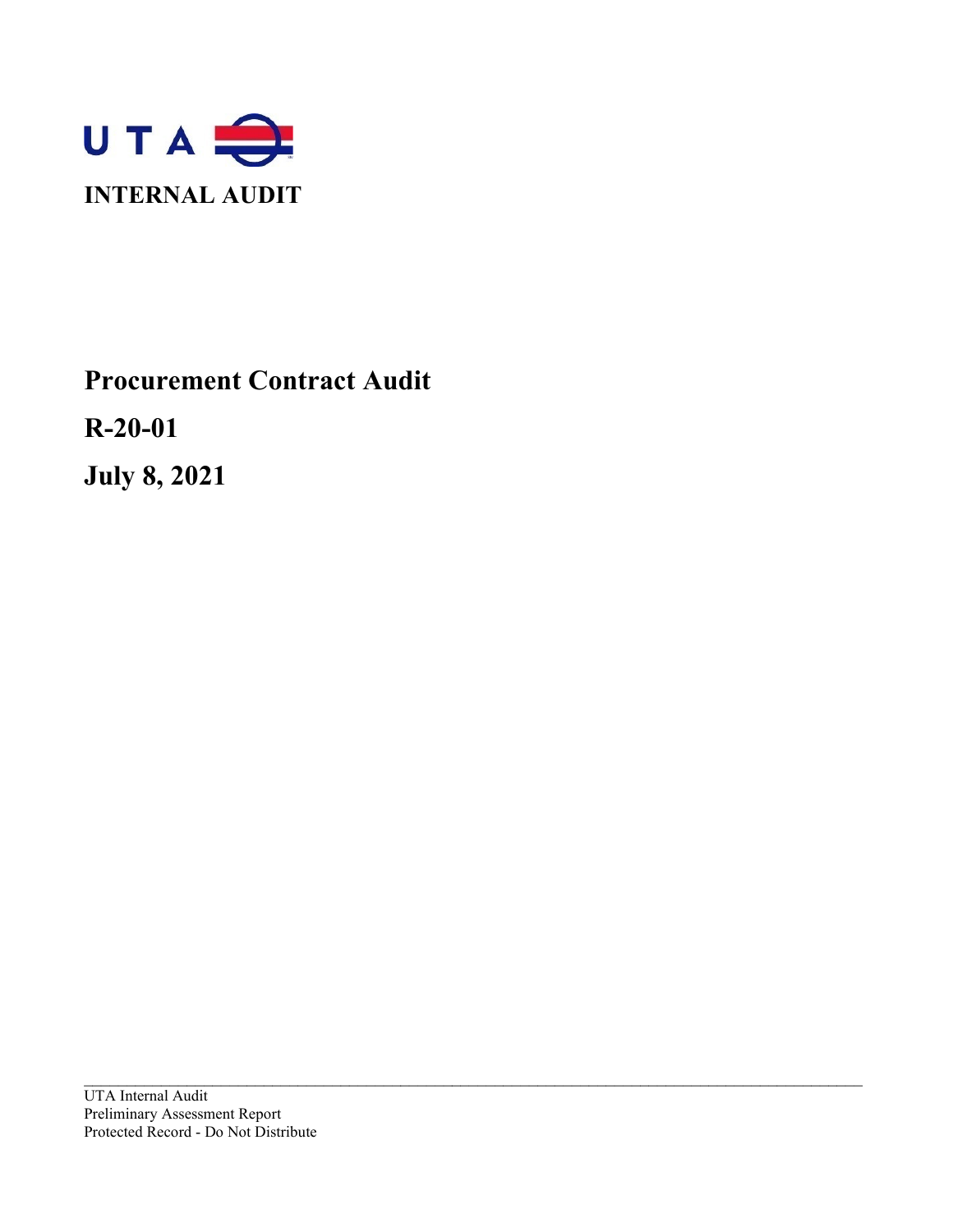# **Table of Contents**

Executive Summary<br>
Attachment A: Detail of Findings<br>
5 Attachment A: Detail of Findings

| <b>Descriptor</b> | <b>Guide</b>                                                                                                                                                                                                                                                                                                           |
|-------------------|------------------------------------------------------------------------------------------------------------------------------------------------------------------------------------------------------------------------------------------------------------------------------------------------------------------------|
| <b>High</b>       | Matters considered being fundamental to the maintenance of internal control or<br>good corporate governance. These matters should be subject to agreed remedial<br>action within three months.                                                                                                                         |
| <b>Medium</b>     | Matters considered being important to the maintenance of internal control or good<br>corporate governance. These matters should be subject to agreed remedial action<br>within six months.                                                                                                                             |
| Low               | Matters considered being of minor importance to the maintenance of internal<br>control or good corporate governance or that represents an opportunity for<br>improving the efficiency of existing processes. These matters should be subject to<br>agreed remedial action and further evaluation within twelve months. |

# **Distribution List**

| <b>Title</b>                             | <b>For</b>          | <b>For</b>         | <b>Reviewed prior to release</b> |
|------------------------------------------|---------------------|--------------------|----------------------------------|
|                                          | Action <sup>1</sup> | <b>Information</b> |                                  |
| <b>Executive Director</b>                |                     | $\ast$             | *                                |
| <b>Chief Financial Officer</b>           | *                   |                    |                                  |
| <b>Chief Enterprise Strategy Officer</b> |                     | $\ast$             |                                  |
| Director of Supply Chain                 |                     | $\ast$             |                                  |
| Procurement Manager                      | $\ast$              |                    |                                  |
| Records Manager                          |                     | *                  |                                  |

<sup>1</sup>For Action indicates that a person is responsible, either directly or indirectly depending on their role in the process, for addressing an audit finding.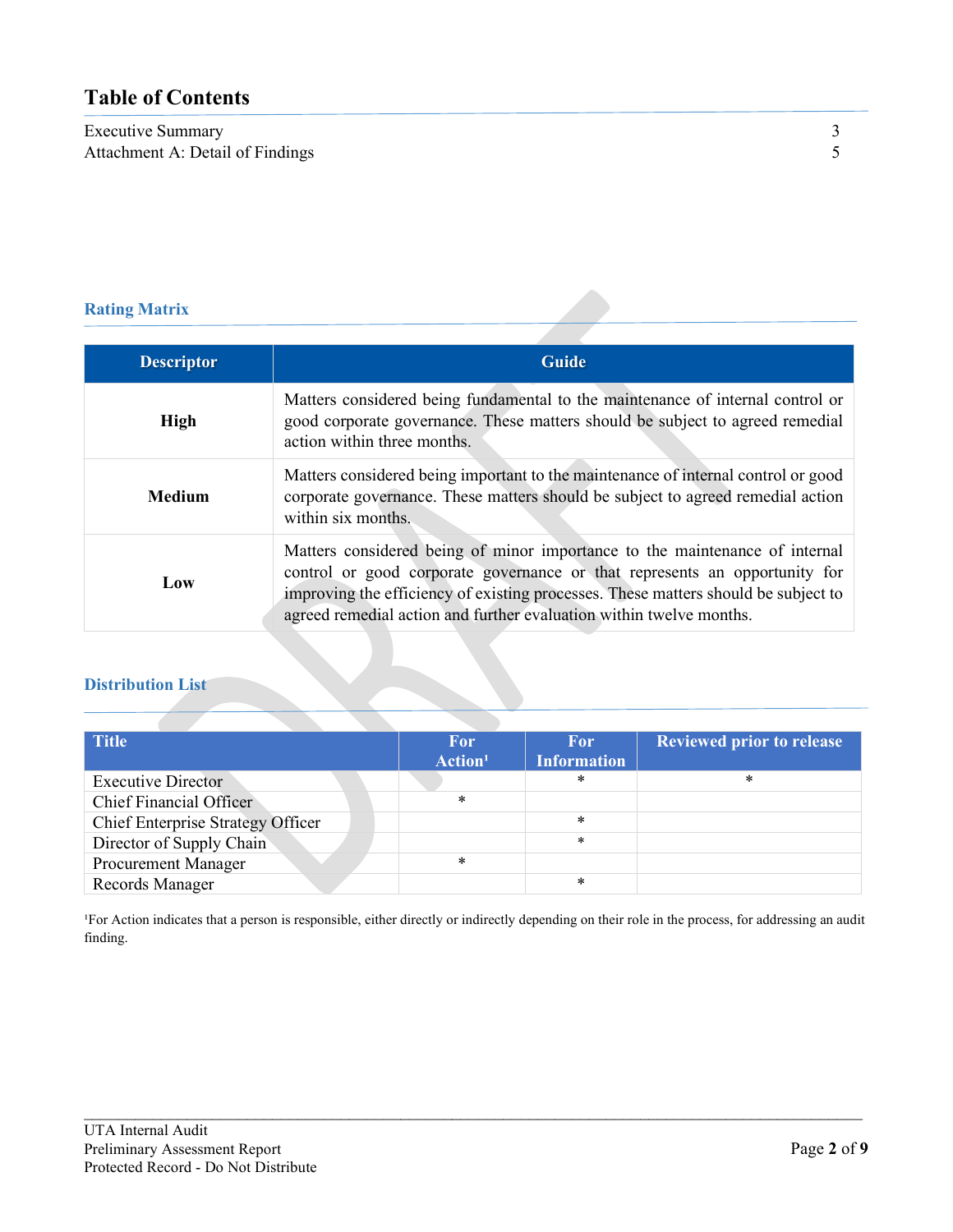# **Executive Summary**

# **Introduction**

In conjunction with the Audit Committee, Internal Audit (IA) developed a risk-based annual audit plan. This audit was conducted in accordance with the International Standards for the Professional Practice of Internal Audit, published by the Institute for Internal Auditors (IIA).

IA was directed by the Audit Committee to perform an audit to determine if controls over Procurement Contracts are designed adequately and operating effectively to ensure compliance with federal regulations, state laws, and internal policies and procedures as well as to support the achievement of management objectives.

# **Background and Overview**

The UTA Procurement department is a steward of public funds and is responsible to ensure the Agency is compliant with State of Utah Procurement code and the Federal Transit Administration's (FTA) procurement Circular and Super-circular regulations, as well as any other applicable laws and regulations.

The Procurement department is responsible to conduct all procurements of goods or services over the micropurchase limit of \$3,500. The department is staffed with 1 manager and 11 employees. In 2019, the department added a new position, and had a substantial turnover in the department, which resulted in 5 of the departments' 11 staff positions requiring training during 2019. The team also navigated a significant change in contract approval process to the Board of Trustees, as well as new legal counsel from the Utah Attorney General's office.

The Procurement department buyers are responsible to solicit, negotiate, execute, and maintain records of all procurement contracts made on behalf of the Agency. The agency is subject to both State and Federal audits of procurement contracts and records. Every three years the FTA performs a Triennial Review, which includes evaluation of UTA's compliance with best procurement practices. There were no findings regarding procurement in the 2013, 2016, and 2019 Triennial Reviews.

# **Objectives and Scope**

The period of the preliminary assessment was February 12, 2020, through April 22, 2020, with the Preliminary Assessment report issued on May 18, 2020. The audit fieldwork commenced on May 12, 2021 and concluded on July 8, 2021.

The primary areas of focus were:

- Governance
- Identifying the Need for a Contract
- Vendor Selection
- Contract Review and Approval
- Contract Documentation and Retention
- Contract Database
- Contract Amendments

IA reviewed internal policies and procedures, interviewed department managers and staff, and conducted thorough review of procurement files to understand the processes and internal controls relevant to the procurement process and management.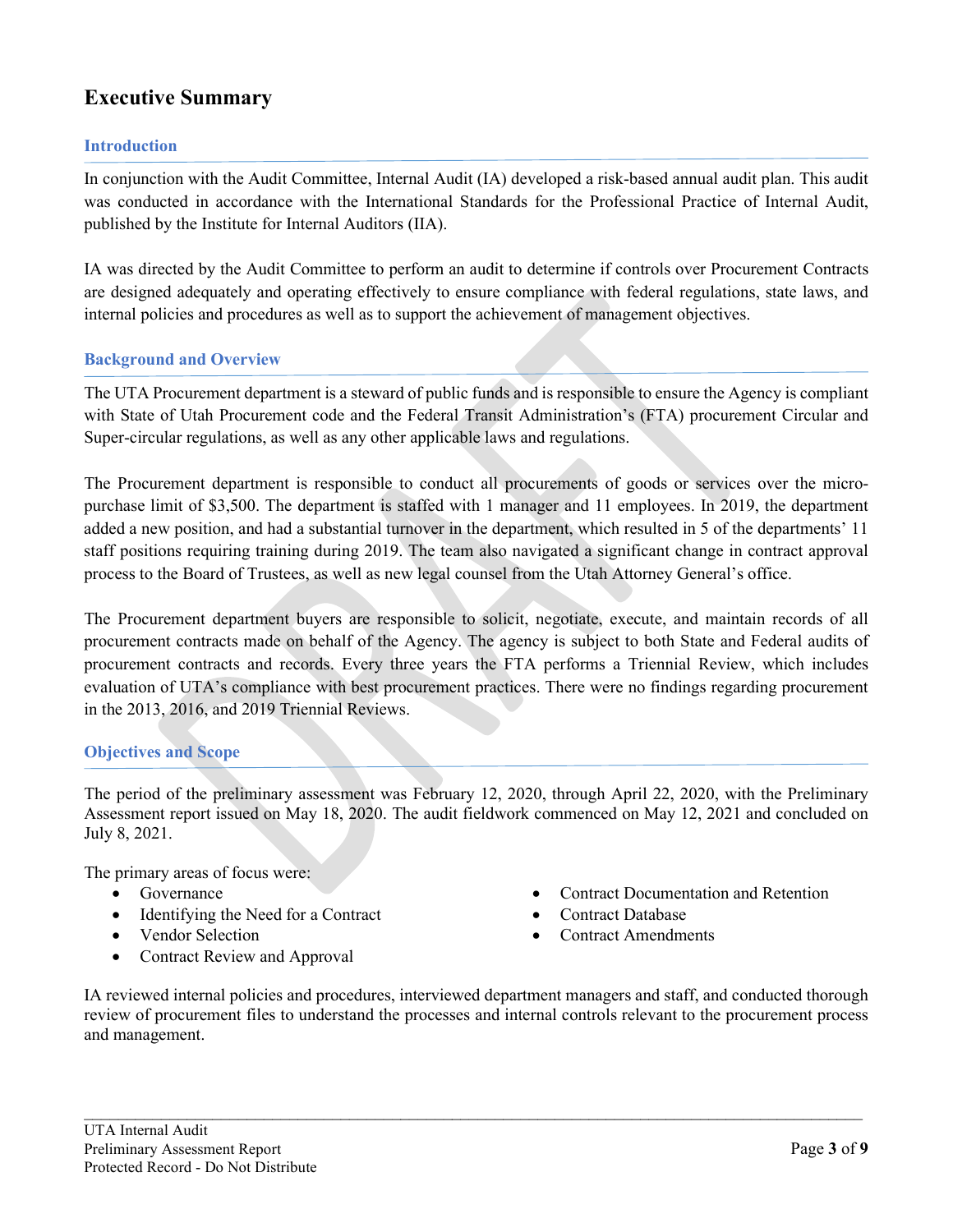#### **Summary**

IA determined that the Procurement process has improved since the Preliminary Assessment to ensure procurements are supported and documented. We noted the following three areas that still require improvement:

- Vendor Responsibility check, Due Diligence or System for Award Management (SAM) review of vendors is not always conducted or documented.
- Laserfiche contract numbers are used to identify the contracts and amendments to contracts, however this is not possible due to empty contract folders.
- The required Procurement History documents lack dates. Additionally, in 39% of the sample, the history was not complete.

Additionally, the preliminary assessment identified that the department's standard operating procedure (SOP) was not always followed, and it did not provide enough direction in some areas. The department is in the process of implementing a revised SOP. During the audit phase, Internal Audit conducted testing on the draft SOPs documented requirements and found no issues, noting the SOP has not been finalized as of the writing of this report. The approval of the SOP is awaiting the revised Procurement Contracting Policy and Contract Authority Policy prior to be presented to the Board of Trustees for approval. Once those policies are approved, the SOPs can be formally adopted.

Internal Audit would like to thank management and staff for their cooperation and assistance during the audit.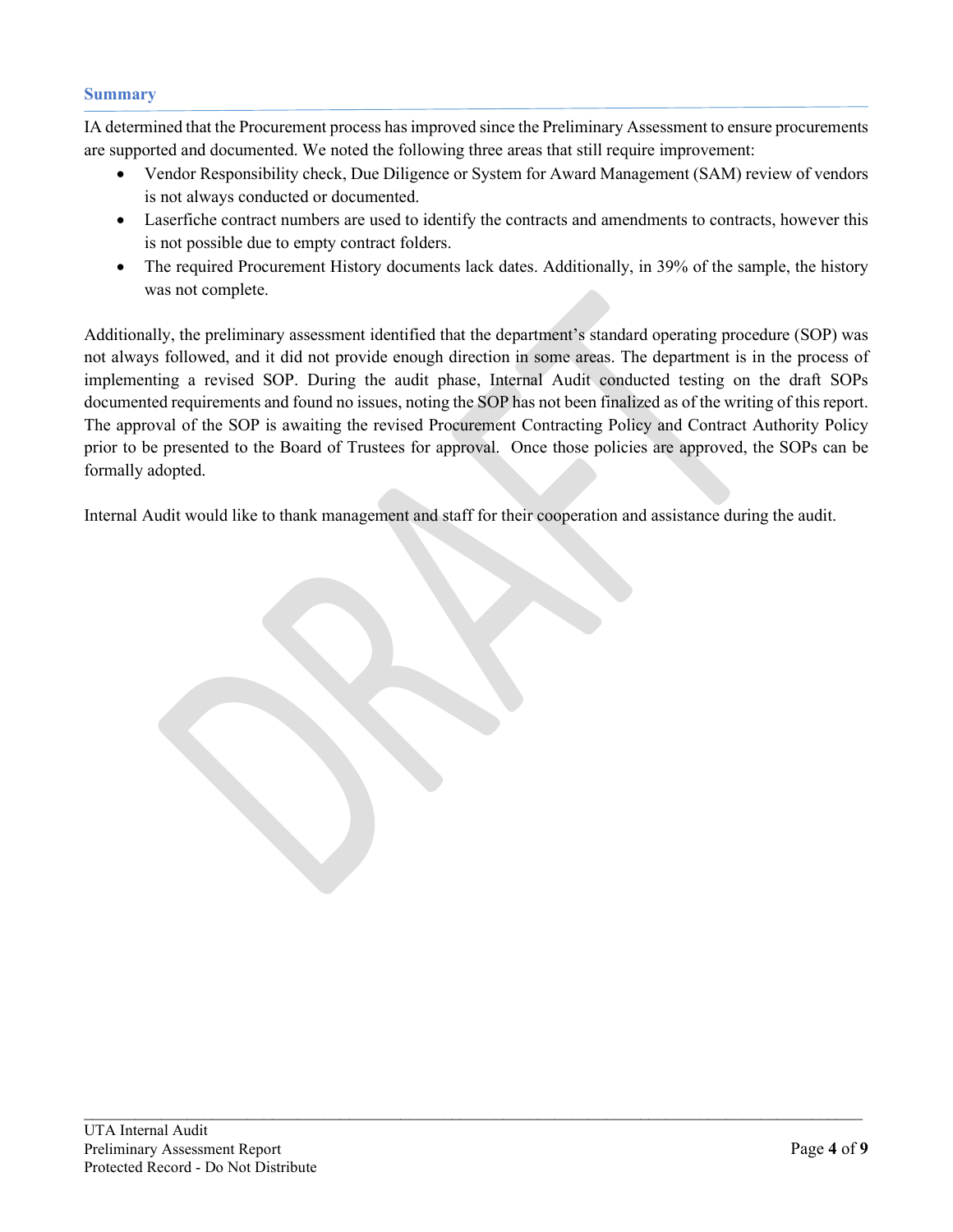# **ATTACHMENT A: Details of Findings**

#### **Finding R-20-01-01 Procurement Documentation Risk Level: High**

# **Criteria:**

*FTA C 4220.1F VII and FTA Best Practices Procurement & Lessons Learned Manual includes the following guidance:* 

- 3.a.2. states: FTA expects the recipient to include adequate documentation in its project files of the facts, events, negotiations, applicable laws, and a legal evaluation of the likelihood of success in any potential litigation involving the dispute as may be needed to justify FTA's concurrence in any compromise or settlement, should FTA concurrence become necessary.
- 4.9 FTA expects each recipient to have appropriate written protest procedures, as part of its requirement to maintain or acquire adequate technical capacity to implement the project.
- Recommends using checklist to ensure required documents and process have been followed.

#### **Preliminary Assessment Condition Summary:**

Contract files

- IA reviewed 6 renewed contracts and 6 contracts executed during the audit period. The review concluded 5 of the 6 contract files did not contain all required documents.
- Practices did not ensure the contract or supporting documents were available in Laserfiche.

#### Protests

Protests were not logged, nor a management report available to monitor protests received, which created the risk that not all protests were identified and/or satisfactorily addressed.

#### Contract management

- The Procurement Department was unable to reconcile contract data on the shared drive with the contract data in Laserfiche.
- Electronic amendments to contracts were not stored together, nor did the original contract file document an amendment to the contract.

#### **Audit Condition Details:**

#### Contract file Deficiencies:

Internal Audit reviewed documentation for 23 procurements. The result of the review identified one high risk finding and one low risk finding:

- High Risk: 4 of the 23 procurement files did not contain evidence of a due diligence review of the vendor. Documentation of the System for Award Management (SAM) check, Responsibility review, or vendor references was not available.
- Low Risk: The required Procurement History document lacked dates of events, and in many instances the history was not complete. Specifically, 9 of the 23 procurement files did not include the Procurement History document or the document was not complete. However, all relevant procurement supporting documents were available.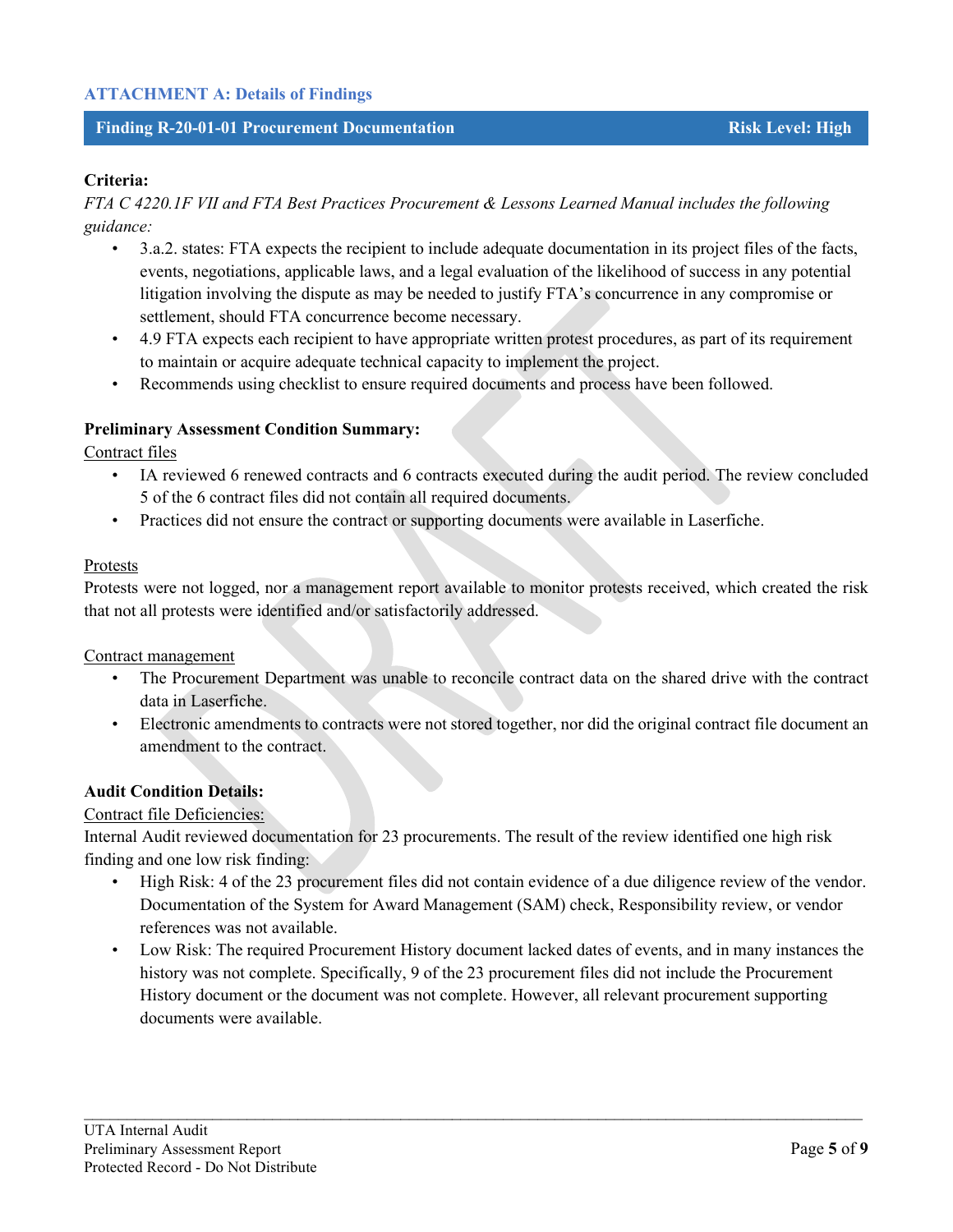# Protest Procedures – Remediated

The Procurement department implemented a new Protest process. The process directs all protest to a monitored email address. The email account is monitored by Attorney General's Office and the Procurement Department. All emails are archived and managed by IT department.

# Contract Management

Management utilizes reports generated by Laserfiche. Laserfiche contract numbers are used to identify the contracts and amendments to contracts. However, the process is not efficient nor effective. Due to process design, and redesign, Laserfiche houses empty contract folders and mis-labeled amendment folders making navigation and location of a specific contract difficult despite a search engine within the Laserfiche desktop client.

# **Inherent Risk – Why These Matters are Important:**

- In the event of a protest, inquiries, audits, or legal issues, proper documentation may not be readily available, including the final executed contract signed by both parties.
- UTA may have difficulty demonstrating it followed its own procedures with incomplete, unlocatable or missing files.
- Protests may not be addressed in a consistent manner, allowing for perceived favoritism.
- Management information may not be reliable if data is not complete on Laserfiche.
- If executed contracts have unknown amendments, transactions may not be executed in-line with the contract or amendments.

#### **Recommendations:**

IA recommends:

- Management train procurement staff on the importance of a due diligence review of awarded vendors and the effective way to document the events of a procurement.
- Due diligence information, including ownership of a vendor or contractor, should be made available to the Board Office when submitting a contract to the Board of Trustees for approval, to strengthen the process to verify no Conflicts of Interest exist.
- Vendors should be made aware of the UTA Ethics Policy and Ethics Hotline where they can report violations of our Ethics policy for investigation.
- Management (1) conducts a purge of empty Laserfiche contract files and (2) rename mis-labeled contract files to align with current contract naming convention.

 $\mathcal{L}_\mathcal{L} = \mathcal{L}_\mathcal{L} = \mathcal{L}_\mathcal{L} = \mathcal{L}_\mathcal{L} = \mathcal{L}_\mathcal{L} = \mathcal{L}_\mathcal{L} = \mathcal{L}_\mathcal{L} = \mathcal{L}_\mathcal{L} = \mathcal{L}_\mathcal{L} = \mathcal{L}_\mathcal{L} = \mathcal{L}_\mathcal{L} = \mathcal{L}_\mathcal{L} = \mathcal{L}_\mathcal{L} = \mathcal{L}_\mathcal{L} = \mathcal{L}_\mathcal{L} = \mathcal{L}_\mathcal{L} = \mathcal{L}_\mathcal{L}$ 

#### **Management Response and Action Plan:**

Management's Response

#### **Target Completion Date:**

 $\theta$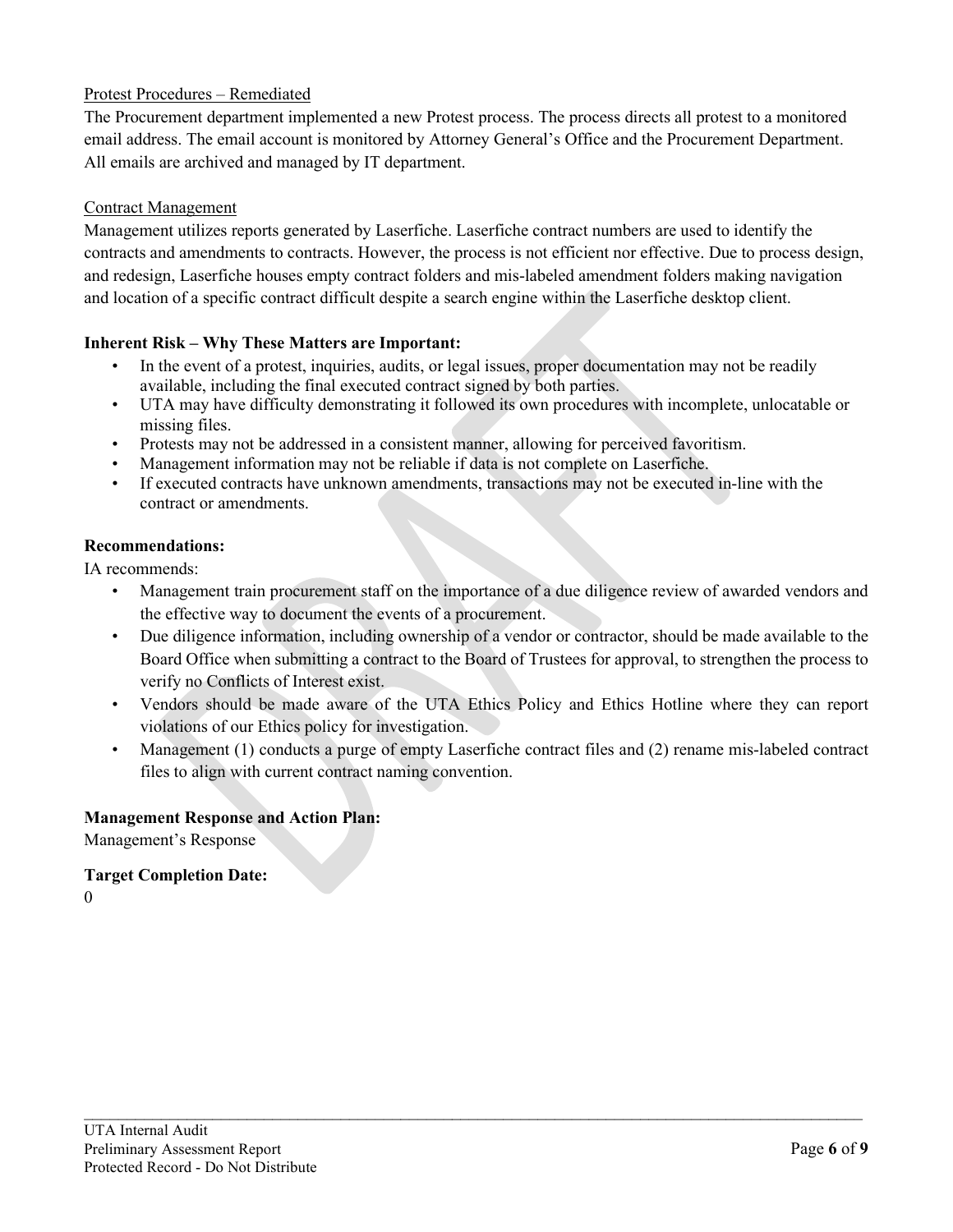# **Criteria:**

- *The Committee of Sponsoring Organizations (COSO)* defines that control activities should be deployed through policies that establish what is expected and in procedures that put policies in action.
- *Board Policy 2.1.II(G)(1):* G. Internal and External Controls

1. The Authority will maintain a system of internal controls to safeguard its assets against loss, check the accuracy and reliability of its accounting data, and promote operational efficiency.

• *Board Policy 2.2.III(A)(1) & (2): 1. The Board of Trustees designates the Chief Financial Officer as the Authority's Chief Procurement Officer.* 

*2. The Chief Procurement Officer will establish policies and procedures to ensure the Authority's procurements are carried out in compliance with applicable state and federal laws and the Authority's policies.*

• *UTA Ethics Policy 1.1.11* defines conflicts of interest as "a personal or economic interest, outside employment, outside interest or other circumstance or relationship that impairs an employee's ability to discharge his or her duties in a legal and ethical manner consistent with the best interests of UTA."

# **Preliminary Assessment Condition Summary:**

- The preliminary assessment found that adequate controls were not defined in the SOP.
- The Procurement SOP did not state the procurement threshold that should result in a contract.
- The SOP did not include the process for monitoring expiring contracts.
- Processes for emergency event procurements were vague.
- The UTA contact restrictions were not included in the Request for Proposals to vendors.
- The conflict-of-interest declaration did not include a reference to non-financial conflicts of interest.

#### **Audit Condition Detail:**

The Procurement department is in the process of implementing a revised SOP. During the audit phase, Internal Audit conducted testing on the draft SOPs documented requirements and found no issues. Noting the SOP has not been finalized as of the writing of this report.

#### **Inherent Risk:**

Procurement process may not have been executed as designed, which increases the risk of non-compliance with laws, regulations, or policies and procedures. The approval of the SOP is awaiting the revised Procurement Contracting Policy and Contract Authority Policy prior to be presented to the Board of Trustees for approval. Once those policies are approved, the SOPs can be formally adopted.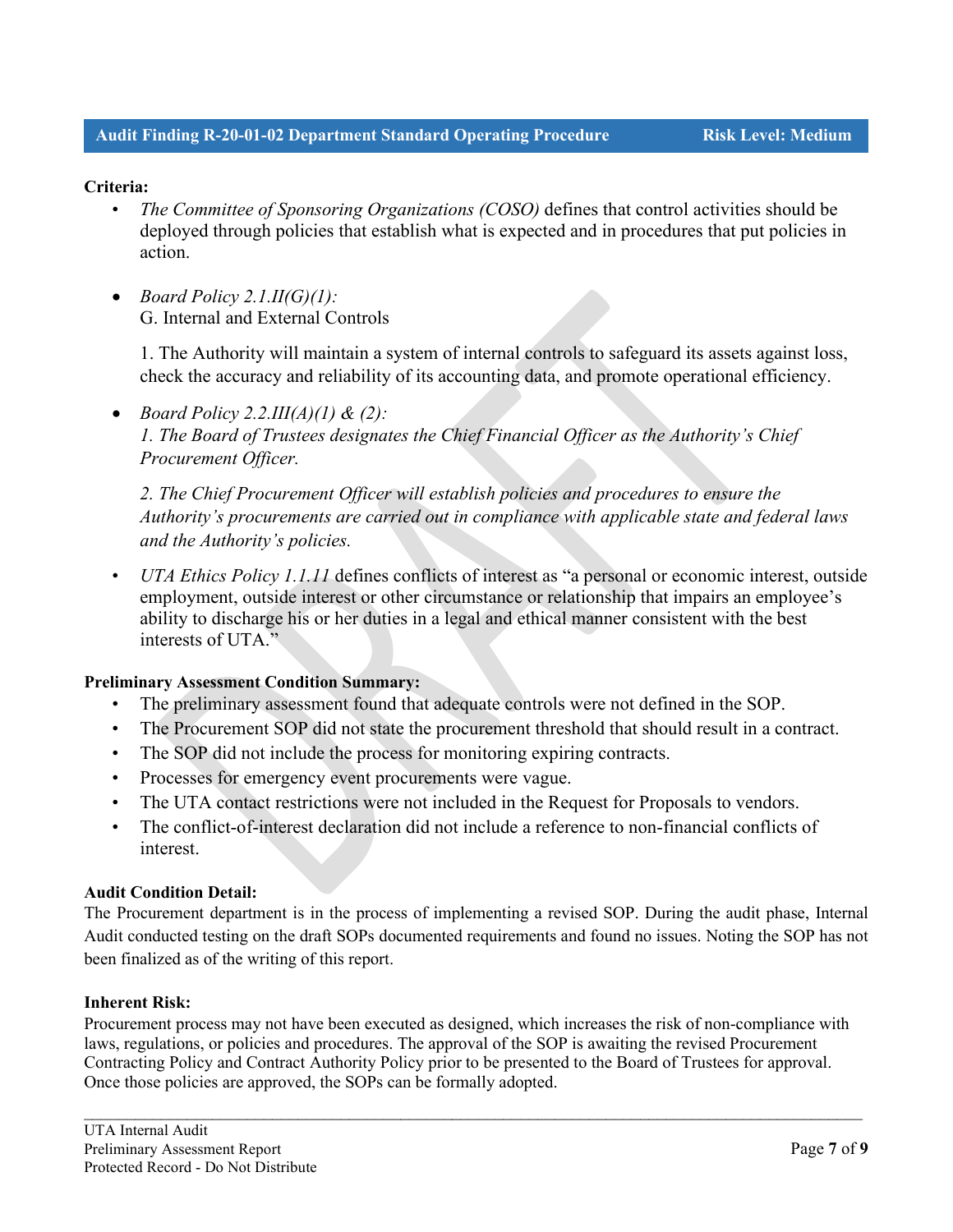# **Recommendations:**

Management approve and implement department draft SOP timely.

# **Audit Finding R-20-01-03 Contract Approval**

#### **Criteria:**

*UTA Policy 3.1.6* 

–III.A.1 Contracting Authority: All Contracts must be signed by persons with authority equal to or greater than that identified in Table A or B as applicable.

– III.B.6 When the procurement process is complete and the terms of the contract have been negotiated, the Contracts Administrator shall circulate the contract for signature, along with a completed Contract Routing Form.

#### **Preliminary Assessment Condition Summary:**

All Laserfiche full users had the capability to approve a contract if it is assigned to them, irrespective of whether the user was authorized to approve that contract. Although policy dictated the appropriate authority level for contract value, there was not a control to prevent inappropriate approval of contracts in Laserfiche.

#### **Audit Condition Detail - Remediated:**

Laserfiche has been updated to only select appropriate UTA employee to review and approve contracts and documents routed through Laserfiche workflow.

#### **Inherent Risk:**

UTA Contracts incorrectly assigned to a user in Laserfiche may be approved by that unauthorized user.

#### **Recommendations:**

Previously identified risk has been mitigated. No further action required.

# **Audit Finding R-20-01-04 Direction or Authorization to Proceed (DAP)**

#### **Criteria:**

- *FTA C 4220.1F*: The FTA does not participate in the recipient's decisions involving change orders, constructive changes, or modifications, but reserves the right to review the recipient's supporting documentation as necessary to determine the extent of FTA assistance that may be used to support those costs.
- *The Committee of Sponsoring Organizations (COSO)* defines that control activities should be deployed through policies that establish what is expected and in procedures that put policies in action.

#### **Preliminary Assessment Condition Summary:**

The Direction or Authorization to Proceed process is not well defined for users, occurs outside of Procurement oversight, and may be dependent on the practices of the facilitator rather than a defined standard approved by management.